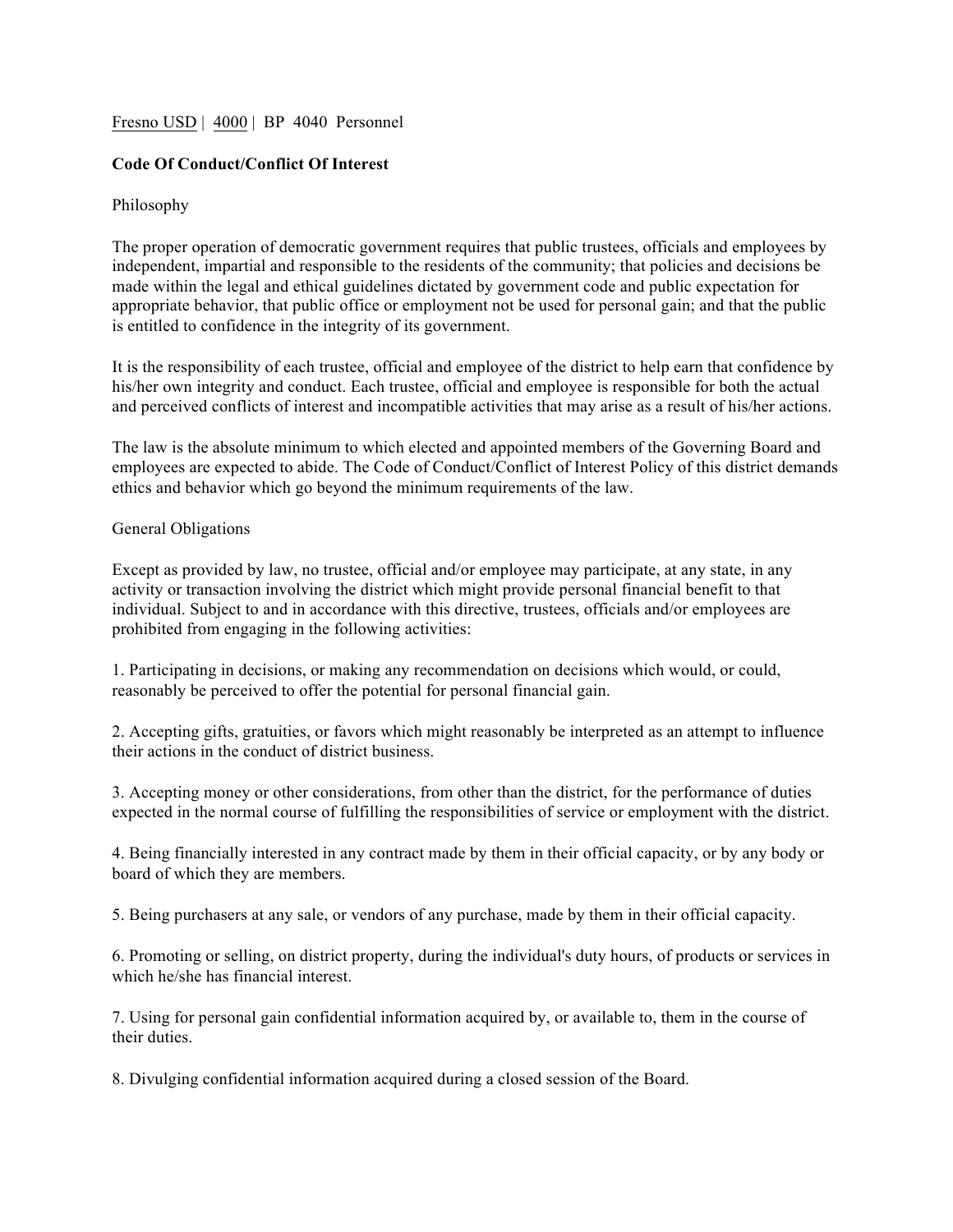9. Using district time, facilities, name, equipment, or supplies for personal gain or advantage or improper political use.

10. Exerting legal authority except when supporting policies and decisions made by the majority of the Board.

11. Engaging in employment or activities which are incompatible with, or in conflict with, the proper discharge of their employment or duties.

12. Accepting remuneration for tutoring a student who is enrolled in the faculty member's classes, or acceptance of remuneration for tutoring using district facilities or equipment.

13. Selling or marketing materials, developed wholly or partially during the regular duty day, and/or using district equipment, without contractual agreements arrived at prior to the development of such materials.

14. Failing to disclose potentially compromising situations which could violate any one or all of the guidelines provided herein.

15. Failing to disqualify themselves from decisions in which they have a personal financial interest or the potential for personal financial gain.

Materials, Equipment and Services Selection Procedures

Involvement of all personnel in the evaluation and selection of materials, equipment and/or services, both instructional and otherwise, supporting the operation of the district, shall be encouraged. However, since the selection of materials and services must be done in an atmosphere of objectivity, the Board emphasizes the following:

Personnel participating in any action or transaction relative to the selection of materials, equipment and/or services, including participation on a committee making recommendations for adoption or selection of materials, equipment and/or services, or a committee evaluating materials, equipment and/or services, leading directly to adoption or selection, shall not:

1. Be employed by any person, firm or organization submitting material, equipment and/or services to the district for consideration.

2. Have or negotiate a contractual relationship with any such person, firm or organization.

3. Receive any compensation from any such person, firm or organization or any of its subsidiaries or controlling entities.

4. Have a financial interest in any materials, equipment, and/or services submitted to the district for selection by the committee on which the individual serves.

5. Discuss any proposal for materials, equipment and/or services which has been or is likely to be submitted to the district with the person, entity or representative submitting it, except in a meeting scheduled and authorized by the Board or in a scheduled meeting of a quorum of the committee studying the materials.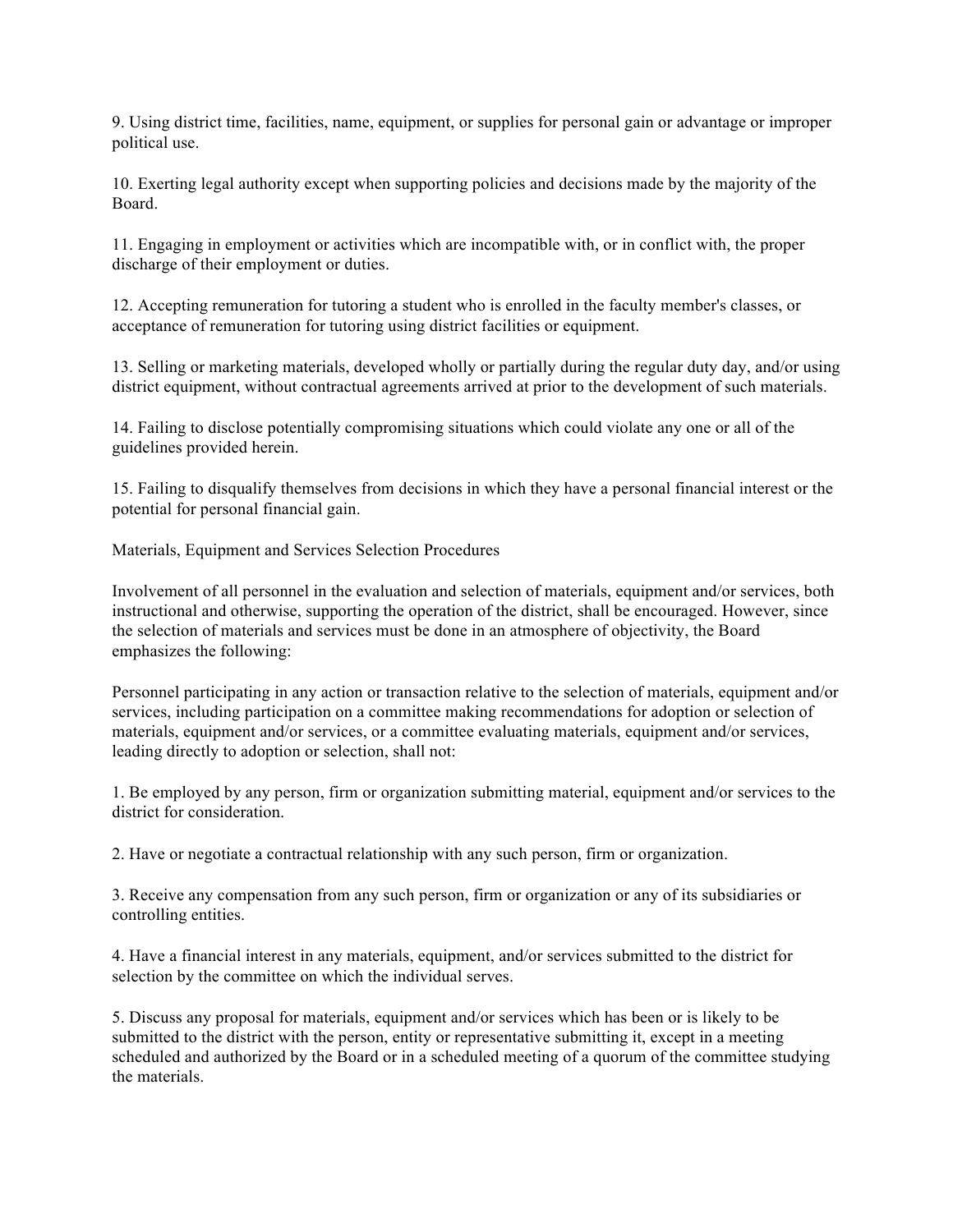Individuals shall not be disqualified from serving on selection or evaluation committees, if the relationship they hold with the provider of the materials, equipment and/or services is:

1. That of a nonsalaried officer of a nonprofit organization, and the interest is disclosed to that committee and noted in the minutes or record of the committee.

2. That of an employee or agent of a public entity or institution of higher education, provided the entity or institution has 10 or more other employees or agents and the individual has been an employee or agent thereof for at least three years before serving on the committee, and the interest is disclosed to the committee, noted in the minutes or record of the committee, and the individual abstains from voting on the issue.

3. That of an editor, consultant, contributor or author of a textbook or other materials, equipment and/or services for the vendor under consideration provided that such service was performed before serving on the committee and the individual retains no rights to compensation accruing while he/she serves on the committee, or received no compensation for two years prior to serving on the committee, and the interest is disclosed to the committee, noted in the minutes or record of the committee, and the individual abstains from voting on the issue.

# Definitions

The definitions included below provided general guidelines to the interpretation of some of the terms incorporated within this policy. They are not intended to replace or supersede the definitions applicable to individuals holding designated positions required to file a "Statement of Economic Interest Form" in accordance with Government Code 87500.

1. Personal Benefit or Gain - Benefit or gain are defined as anything which would, or which foreseeably could, add to the value of property, investments, financial holdings of the trustee, officer or employee or his/her spouse or minor child. Gifts are considered benefits.

2. Gifts, Gratuities and Favors - Anything of value, for which equal or greater value is not provided, from individuals or companies which supply equipment, materials and/or services of the type required in the operation of the district's programs. This does not prohibit the acceptance of materials and/or services which are of use and benefit to the district. In general, any item worth more than \$25 should be considered a gift. A gift does not include token items such as key chains, calendars, coffee mugs, etc., with a company logo.

3. Participation in any Action or Transaction

a. Signing a requisition, job order, contract request or other document initiating any district financial action.

b. Participating and/or voting as a member of a recommending committee.

c. Writing or helping to write specifications for equipment, materials, services, construction of facilities or alteration of facilities.

Violations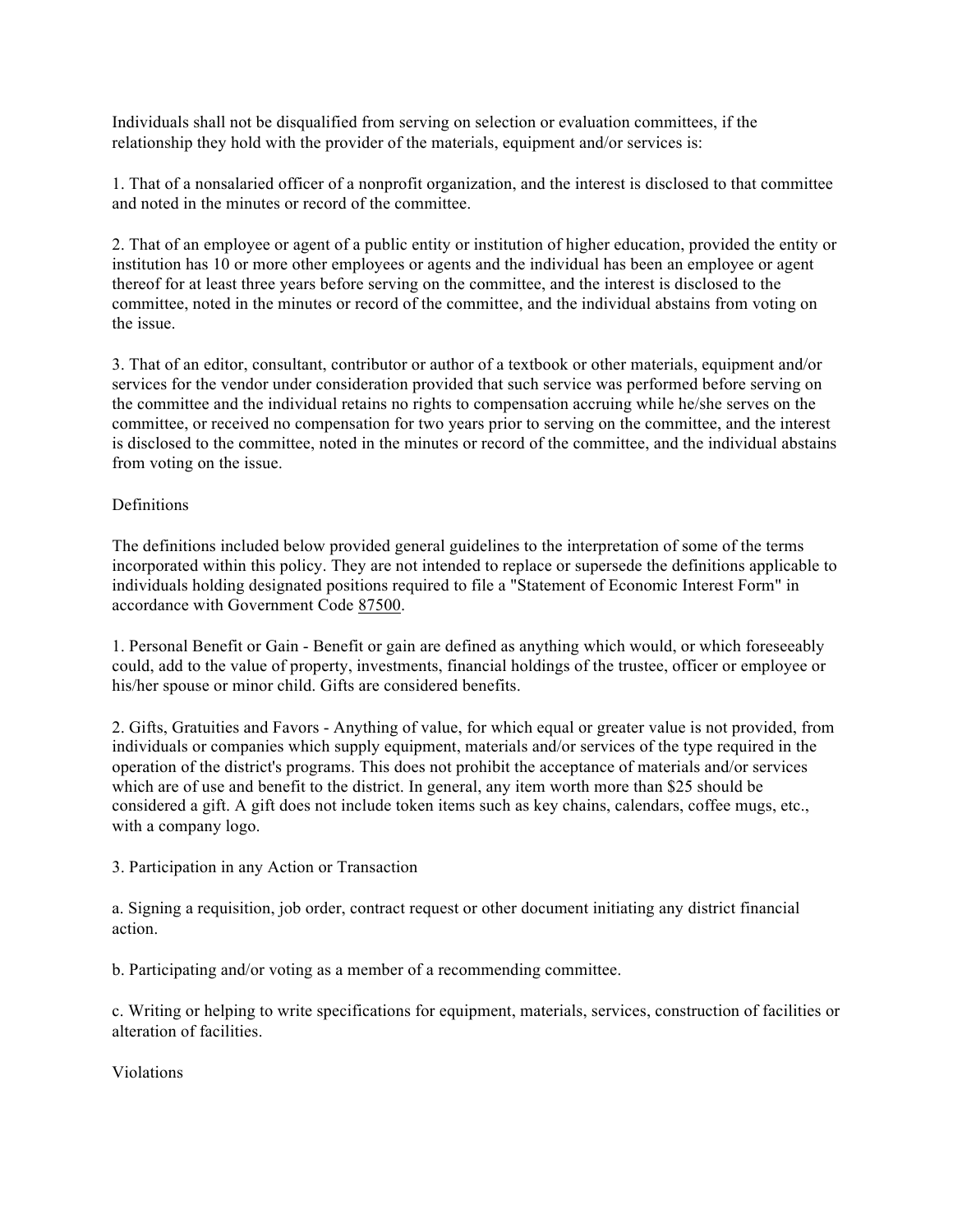Trustees or employees who violate the provisions of this policy, including "Conflict of Interest" disclosing and disqualifying requirements identified above, adopted pursuant to the provisions of Government Code 87300, are subject to disciplinary measures up to and including termination of employment or office, loss of credential and/or prosecution, subject to statutory limitations.

# Conflict of Interest Code

In addition to, and supportive of, the provisions of this policy, the district Code of Conduct/Conflict of Interest policy shall comprise the terms of the California Code of Regulations, Title 2, 18730, and any amendments to it duly adopted by the Fair Political Practices Commission, together with attachments specifying designated positions and disclosure categories.

Each Board member and persons holding a designated position, as identified in Appendix A, shall adhere to the district Code of Conduct/Conflict of Interest Code adopted pursuant to the provisions of Government Code 87300. Annual Statements of Economic Interest shall be filed with the school district's designated filing officer. In the case of statements of the Superintendent or designee, the district's designated filing officer. In the case of statements of the Superintendent or designee, the district shall make and retain a copy and forward the original to the County Superintendent of Schools. The designated filing officer for the district is the District General Counsel and the filing location is the Fresno Unified School District, Education Center, Tulare and M Streets, Fresno, California 93721.

Copies of the appropriate regulations are available for review in the office of the district filing officer.

- (cf. 1321 Solicitation of Funds from and by Students)
- (cf. 1325 Advertising and Promotion)
- (cf. 1330 Use of School Facilities)
- (cf. 4000 Concepts and Roles in Personnel)
- (cf. 4040 Code of Conduct/Conflict of Interest)
- (cf. 4112.8/4212.8/4312.8 Nepotism; Employment of Relatives)
- (cf. 4117.4 Dismissal)
- (cf. 4118/4218 Dismissal/Suspension/Disciplinary Action)
- (cf. 4119.21/4219.21/4319.21 Code of Ethics)
- (cf. 4119.23/4219.23/4319.23 Unauthorized Release of Confidential/Privileged Information)
- (cf. 4119.25/4219.25/4319.25 Political Activities of Employees)
- (cf. 4133.1 Travel Reimbursement)
- (cf. 4135/4235/4335 Soliciting and Selling)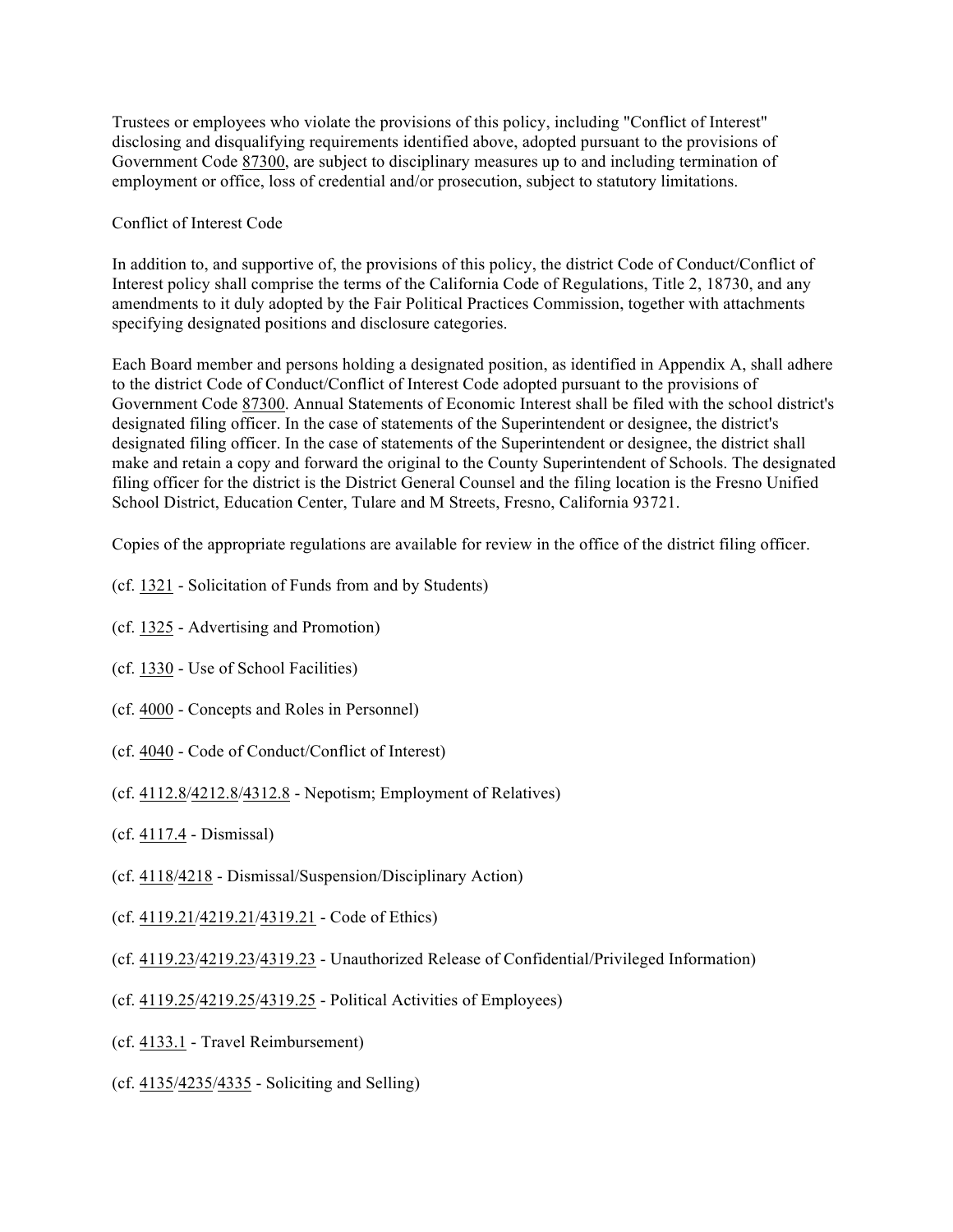(cf. 4137 - Tutoring)

- (cf. 5125 Student Records; Confidentiality)
- (cf. 6144 Controversial Issue)
- (cf. 9321 Closed Sessions)

Legal Reference:

#### EDUCATION CODE

7050 Political activities of school officers and employees

32360 Copyrights; use of funds

32361 Copyrights; use of employee work time

35010 Control of district; prescription and enforcement of rules

35020 Control of district; prescription and enforcement of rules

35020 Duties of employees fixed by governing board

35035 Powers and duties of superintendent

35170 Authority to secure copyrights

35174 Urging the passage or defeat of schools measures

35182 Marketing or licensing noneducational mainframe electronic data processing software

38130-38138 Use of school property for public purposes

44031 Personnel file contents and inspection

44932 Grounds for dismissal

44933 Other grounds for dismissal

45113 Rules and regulations for classified service

49060-49078 Pupil records

51520 Prohibited solicitations on school premises

60070-60076 Prohibited acts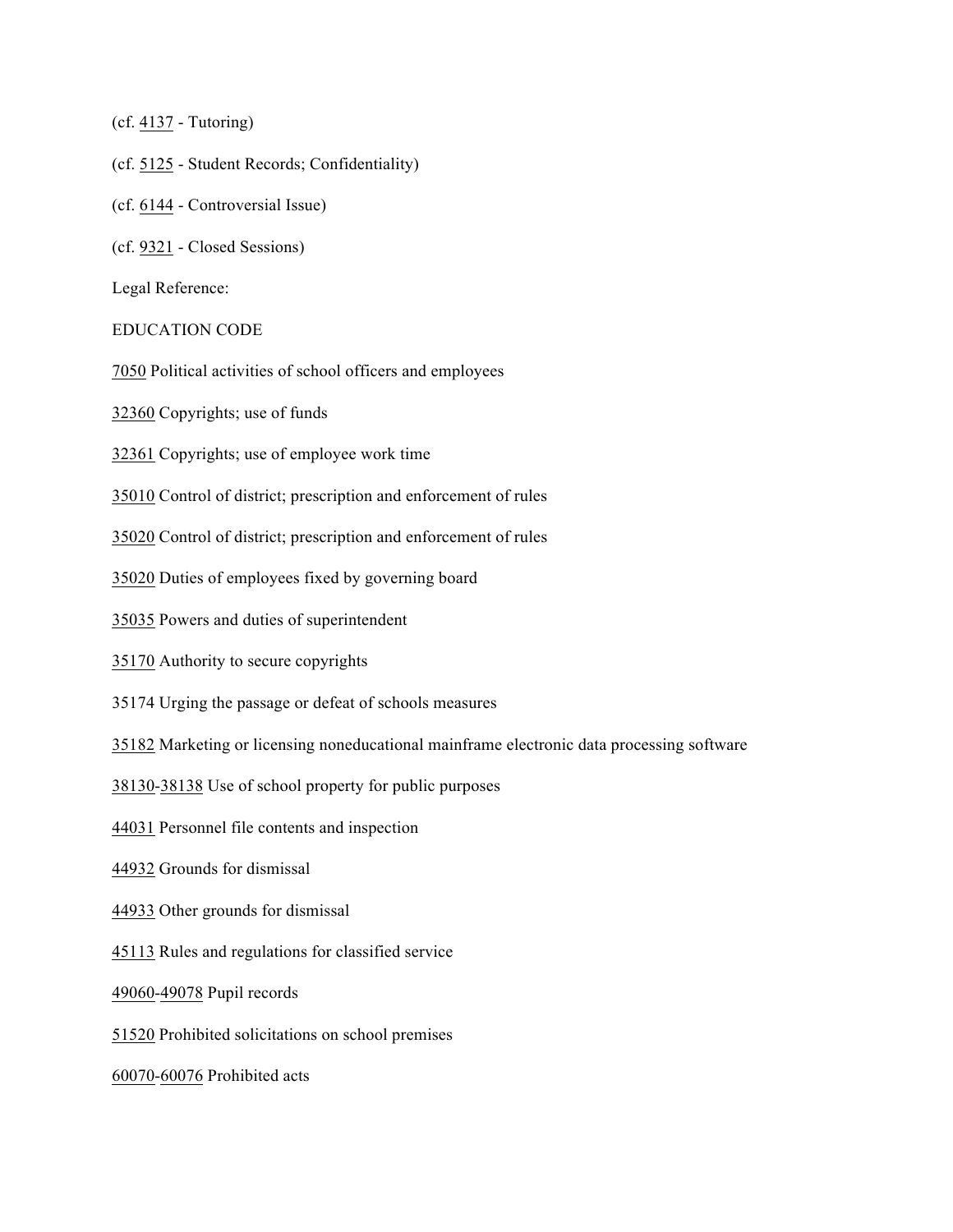#### GOVERNMENT CODE

1090-1098 Prohibitions applicable to specified officers

1098 Public officials and employees: coonfidential information

1125-1129 Incompatible activities

3540 et seq. Meeting and negotiating in public employment

6252 et seq. Inspection of public records

54957 Closed session; purposes for holding; definition of "employee" exclusion of witnesses

82028 Definition of "Gifts"

82030 Definition of "Income"

82033 Definition of "Interest in real property"

87100-87103.5 Conflicts of interest

87200-87210 Disclosure

87300-87313 Conflict of interest code

87500 Statements of economic interests

91000-91015 Enforcement

CODE OF REGULATIONS, TITLE 2

18100 et seq. Regulations of the Fair Political Practices Commission

LABOR CODE

1102.5 Employees; disclosure of information

2770-2772 Inventions made by an employee

FEDERAL COPYRIGHT LAW

17 U.S.C., 201 and 201(a)

APPENDIX A

Designated Positions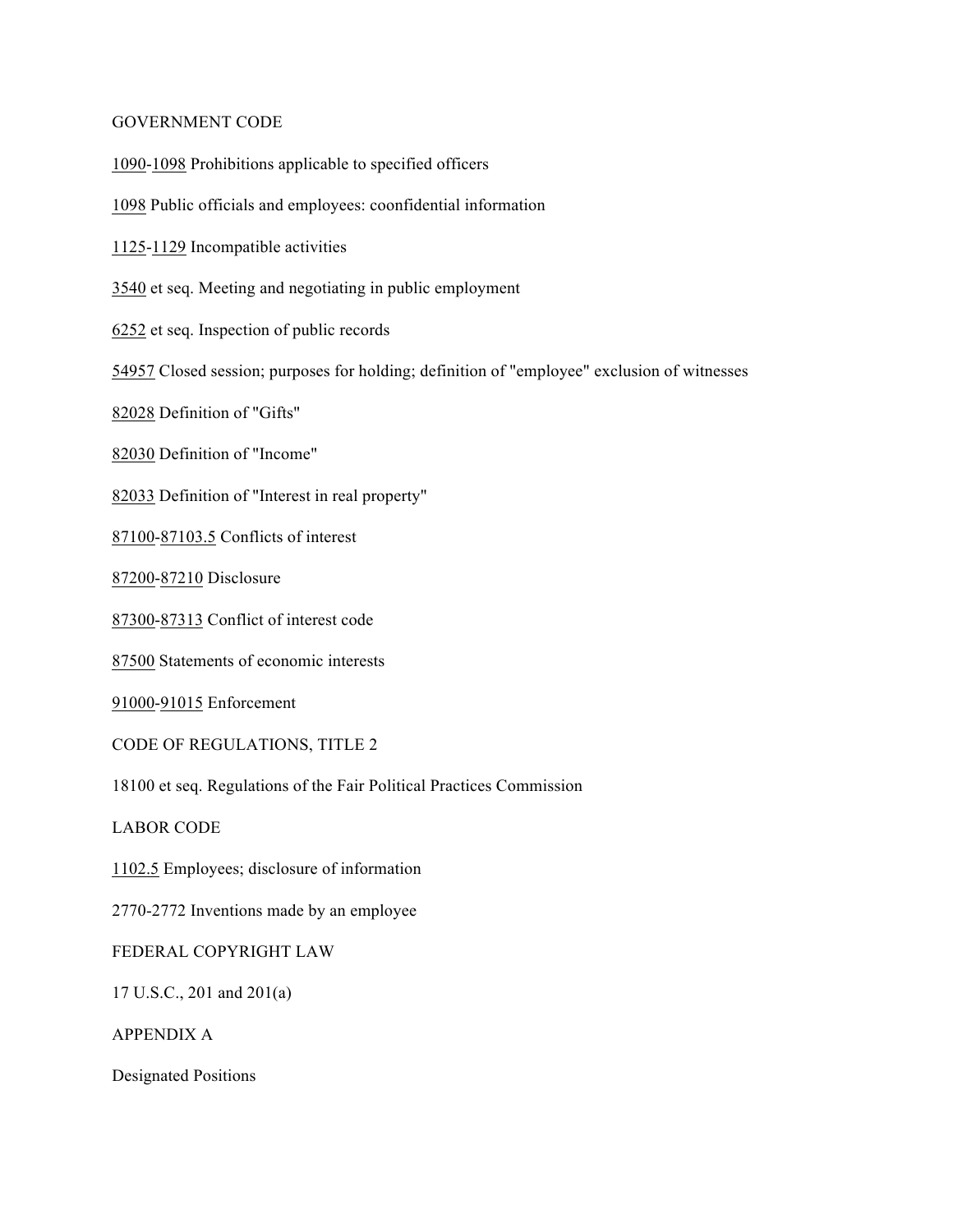1. Persons occupying the following positions are designated because they make or participate in making decisions which may foreseeably have a material effect on their financial interests. Therefore, they must disclose their financial interests as defined in Category 1, Appendix B.

Governing Board Members

Superintendent of Schools

Chief Business Official/Chief Financial Officer

Associate Superintendent

Administrator

Assistant Superintendent

Executive Director

General Counsel

Buyer I, II, III

**Director** 

Internal Auditor

Member of the Audit Committee

Principal I, II, III, IV

Purchasing Technician

Purchasing Manager

Consultant\*

\*The Superintendent may determine in writing that a particular consultant, although in a designated position, is hired to perform a limited range of duties and thus not required to fully comply with disclosure requirements. Each consultant's contract shall include a description of the consultant's duties and a statement of the extent of disclosure requirements based upon that description.

2. Persons occupying the following positions are designated because, in a narrower scope than the positions identified in Category 1, they make or participate in making decisions which may foreseeably have a material effect on financial interests, and must disclose financial interests defined in Category 2, Appendix B.

District Coordinators

APPENDIX B